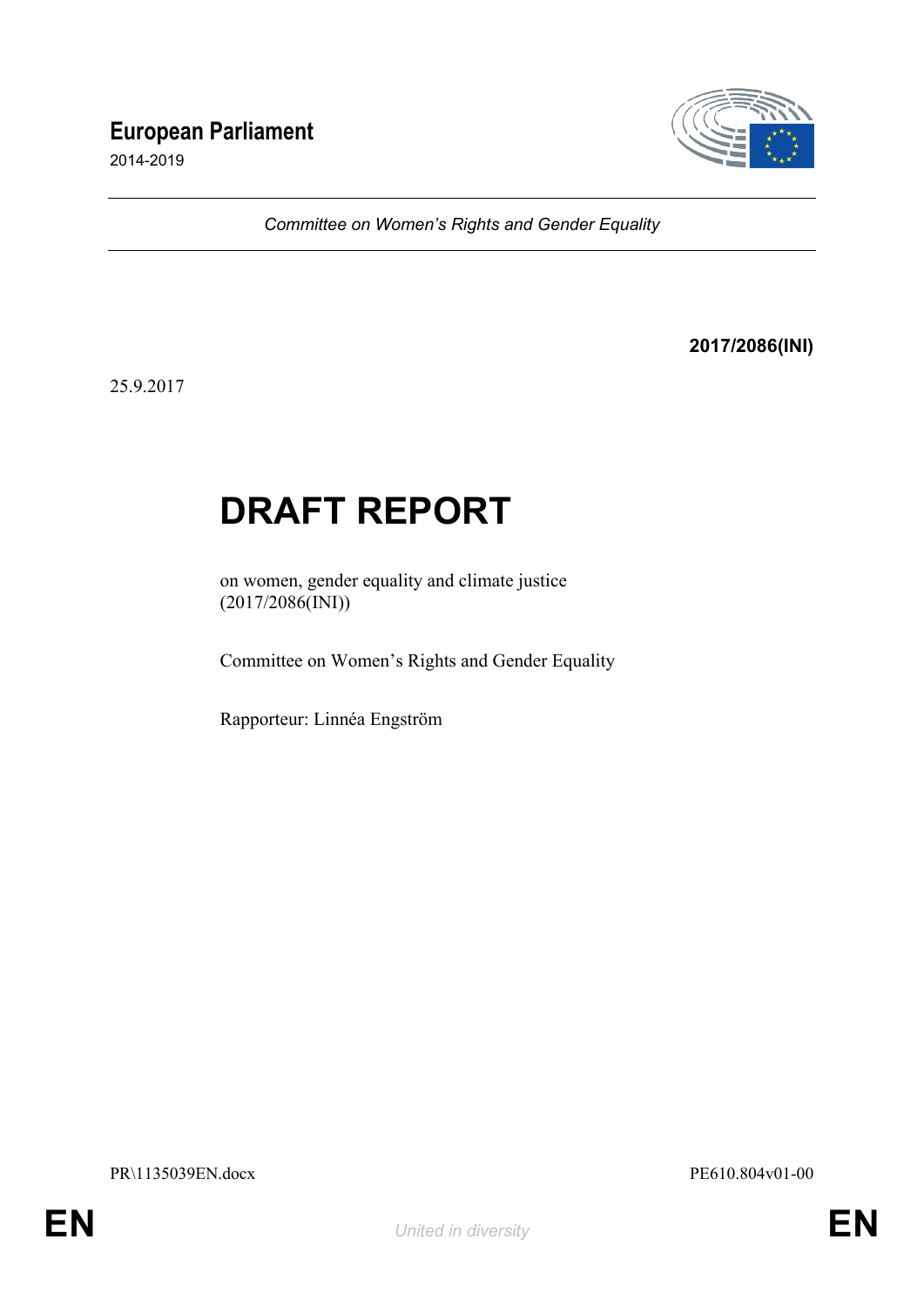## **CONTENTS**

| Page |
|------|
|      |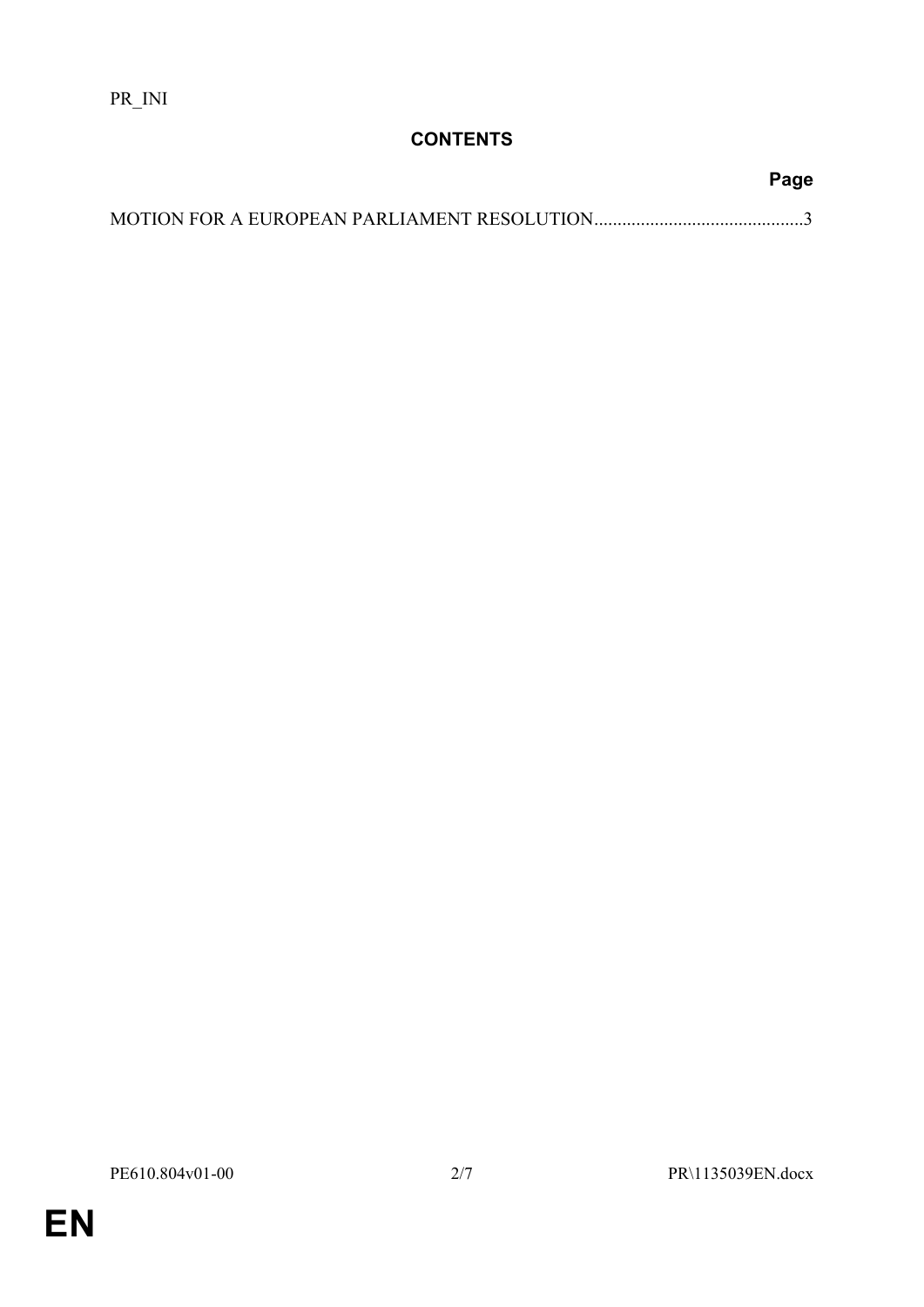### <span id="page-2-0"></span>**MOTION FOR A EUROPEAN PARLIAMENT RESOLUTION**

#### **on women, gender equality and climate justice (2017/2086(INI))**

#### *The European Parliament*,

- having regard to the Universal Declaration of Human Rights adopted on 10 December 1948 and to the UN human rights conventions and optional protocols thereto,
- having regard to the United Nations Convention of 18 December 1979 on the Elimination of All Forms of Discrimination against Women (CEDAW),
- having regard to the 1995 Beijing Declaration and Platform for Action from the Fourth World Conference, in particular its critical area of concern K (Women and the Environment),
- having regard to the 18th Conference of the Parties (COP 18) to the United Nations Framework Convention on Climate Change (UNFCCC) held in Doha, Qatar, from 26 November to 8 December 2012, decision 23/CP.18,
- having regard to the 20th Conference of the Parties (COP 20) to the UNFCCC held in Lima, Peru, from 1 to 12 December 2014, and in particular to the Lima Work Programme on Gender, decision 18/CP.20,
- having regard to the 21st Conference of the Parties (COP 21) to the UNFCCC held in Paris, France, from 30 November to 11 December 2015,
- having regard to the 22nd Conference of Parties (COP 22) to the UNFCCC held in Marrakech, Morocco, from 7 to 18 November 2016, and its decision on gender and climate change extending the 2014 Lima Work Programme on Gender, decision 21/CP.22,
- having regard to the 2030 Agenda for Sustainable Development, adopted in September 2015 and which entered into force on 1 January 2016, and, in particular, to its Sustainable Development Goals 1, 4, 5 and 13,
- having regard to the United Nations Human Rights Council resolution 35/20 of 22 June 2017 on Human rights and climate change,
- having regard to Articles 2, 3.2 and 3.5 of the Treaty on European Union (TEU),
- having regard to Article 8 of the Treaty on the Functioning of the European Union (TFEU),
- having regard to the Council conclusions of 25 June 2012 on Gender Equality and the environment: enhanced decision-making, qualifications and competitiveness in the field of climate change mitigation policy in the EU,
- having regard to the EU Gender Action Plan 2016-2020, adopted by the Council on 26 October 2015,

PR\1135039EN.docx 3/7 PE610.804v01-00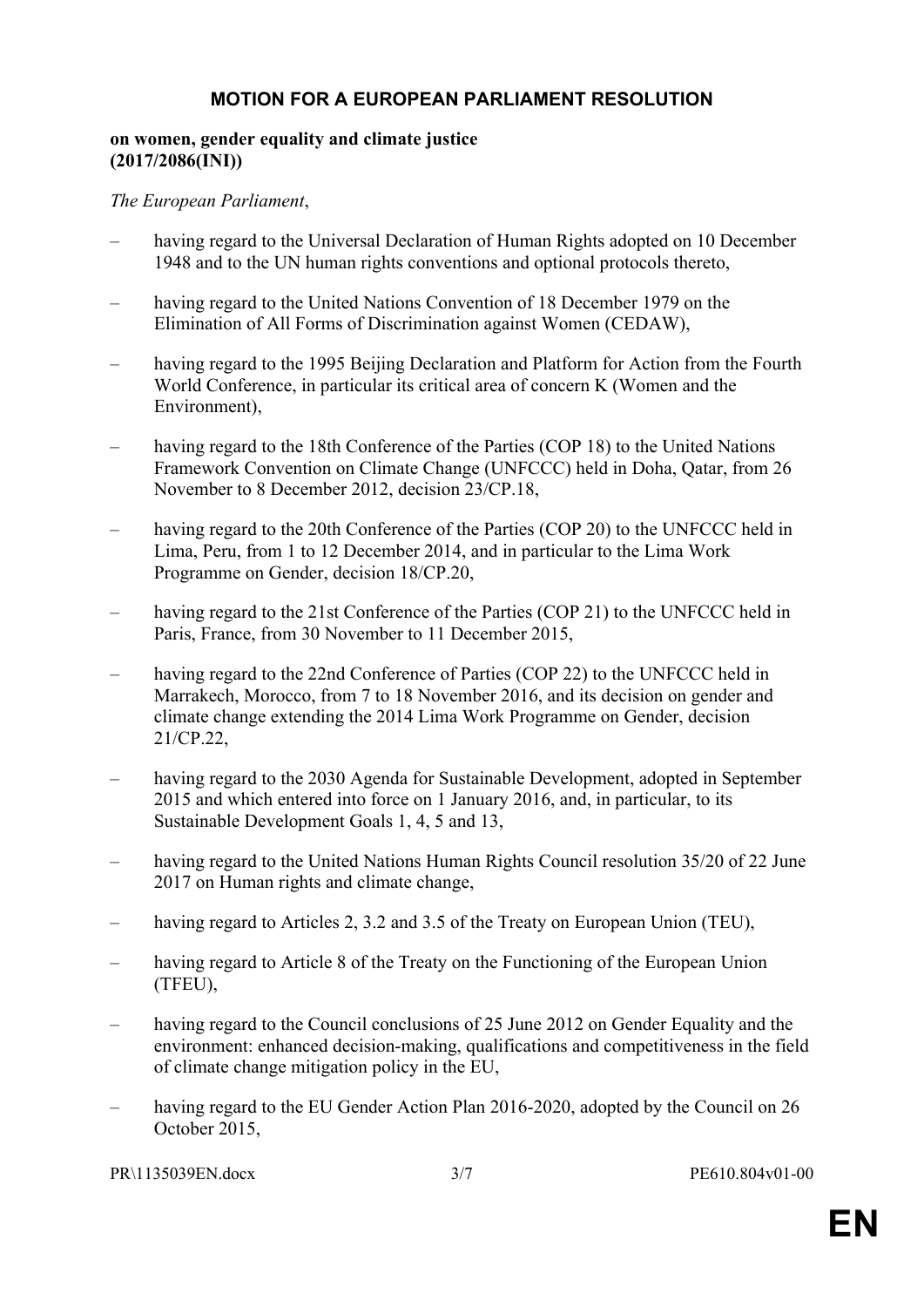- having regard to its resolution of 26 November 2014 on the 2014 UN Climate Change Conference - COP 20 in Lima, Peru<sup>1</sup>,
- having regard to its resolution of 14 October 2015 on Towards a new international climate agreement in Paris<sup>2</sup>,
- having regard to Rule 52 of its Rules of Procedure,
- having regard to the report of the Committee on Women's Rights and Gender Equality and the opinions of the Committee on Foreign Affairs and of the Committee on Development (A8-0000/2017),
- A. whereas climate change occurs globally, but has a greater destructive impact on the countries least responsible for global warming; whereas the impacts on the populations most reliant on natural resources for their livelihoods and/or which have the least capacity to respond to natural hazards, such as droughts, landslides, floods and hurricanes, are greater;
- B. whereas the impacts of climate change are different for women and men; whereas women are more vulnerable, face higher risks and burdens for various reasons, ranging from unequal access to resources, education, job opportunities and land rights, to social and cultural norms and their diverse intersectional experiences based on ethnicity, identity, sexual orientation, religion, function and age etc.;
- C. whereas climate impacts exacerbate gender inequalities in relation to discrimination, threats to health, loss of livelihood, displacement, forced migration, poverty, human trafficking, violence, food insecurity, access to infrastructure and essential services; whereas there is a need for a gender-transformative approach, which links the analysis of climate impacts to a critical reflection on masculinities, norms, consumption patterns and their impact on climate change;
- D. whereas women's unequal participation in decision-making processes and labour markets compounds inequalities and often prevents women from fully contributing to and participating in climate policy-making, planning and implementation;
- E. whereas the Parties to the UNFCCC decided at COP 18 (Decision 23/CP.18) to adopt the goal of achieving gender balance in the bodies established pursuant to the Convention and the Kyoto Protocol in order to improve women's participation, ensure a more effective climate change policy that addresses the needs of women and men equally, and to keep track of progress made towards the goal of gender balance in advancing gender-sensitive climate policy;
- F. whereas the Lima Work Programme on Gender, adopted at COP 20 (Decision 18/CP.20), brings pressure to bear in relation to gender equality in the representation of Parties and promotes gender sensitivity in developing and implementing climate change policy;

<sup>1</sup> OJ C 289, 9.8.2016, p. 27.

<sup>2</sup> Texts adopted, P8\_TA(2015)0359.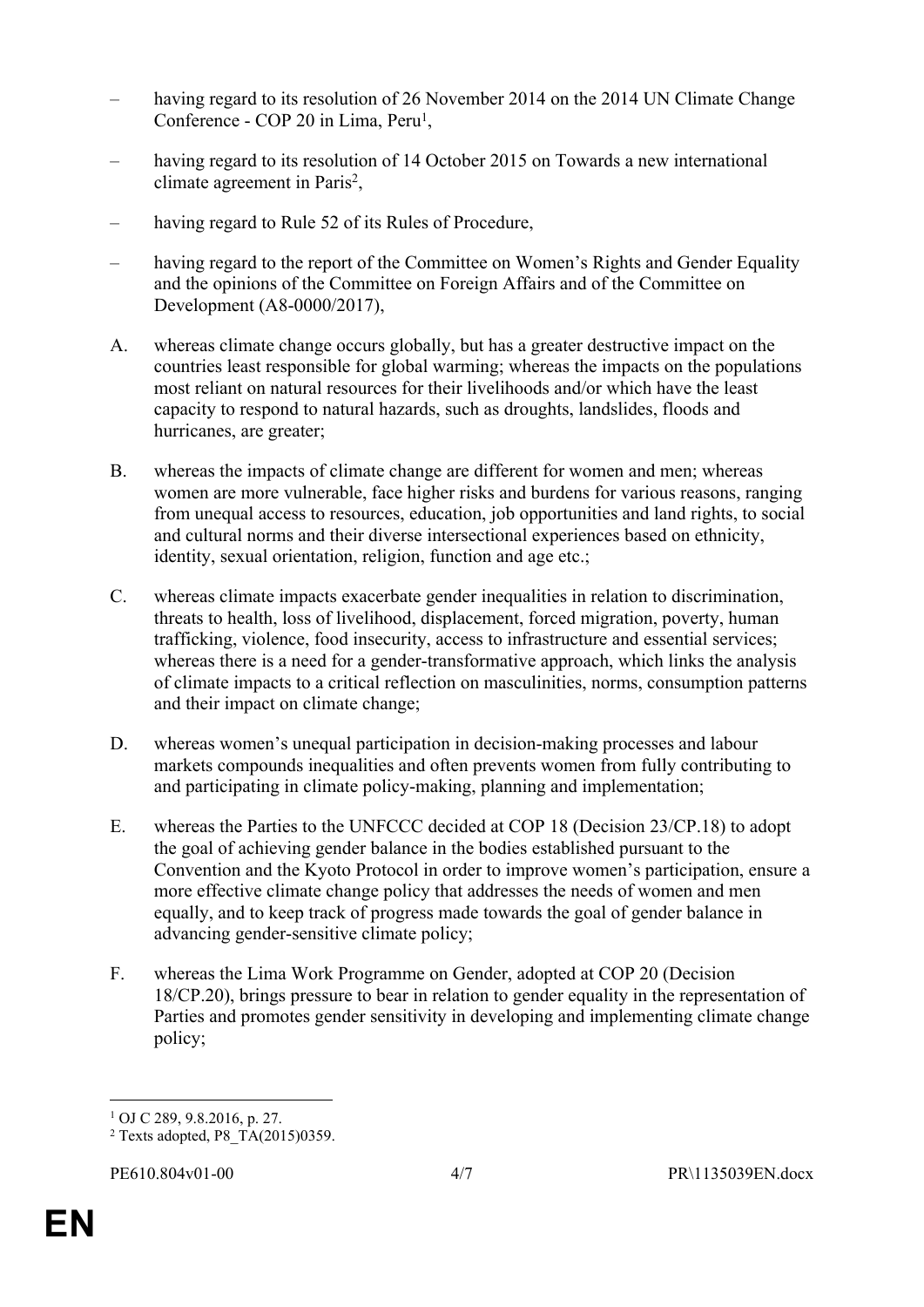- G. whereas the Paris Agreement (COP 21) establishes that gender-responsive climate action must be integrated into all aspects of the implementation of the Agreement;
- H. whereas mechanisms for funding adaptation and mitigation measures, for loss and damage or for climate displacement will remain inefficient unless they incorporate women's full participation in design processes, decision-making and implementation; whereas taking women's knowledge into account can lead to advances in disaster management, boost biodiversity, improve water management, enhance food security, prevent desertification, protect forests, ensure a swift transition to renewable energy technologies and support public health;
- I. whereas the Parties to the Paris Agreement have acknowledged that climate change is a common concern of humankind, and that Parties should, when taking action to address climate change, respect, promote and consider their respective obligations on human rights, the right to health, the rights of indigenous peoples, local communities, migrants, children, persons with disabilities and people in vulnerable situations and the right to development, as well as gender equality, empowerment of women and intergenerational equity;
- J. whereas climate justice links human rights and development, safeguarding the rights of the most vulnerable and sharing the burdens and benefits of climate change and its impacts equitably;
- K. whereas the UN Sustainable development goals (SDGs) acknowledge the link between achieving gender equality and the achievement of all SDGs, including goal 13 on climate change, providing for the possibility of tackling the root causes of the weaker socio-economic position of women and thus strengthening their resilience to climate change;
- L. whereas the impacts of climate change in regions such as sub-Saharan Africa and South Asia could force more than 100 million people into extreme poverty by 2030, fuelling conflicts and driving displacement; whereas the UN Convention to Combat Desertification estimates that 135 million people could be displaced by 2045 as a result of desertification; whereas the UN International Organisation for Migration forecasts that 200 million people could be climate-displaced by 2050;
- M. whereas gender equality and the right to development is inherent in the concept of climate justice; whereas women who bear the brunt of climate change also bear the brunt of climate displacement, whereas climate displacement affects women more severely;
- N. whereas women's capacity to cope is often impaired by prevailing inequalities; whereas climate change will exacerbate such inequalities, leading to further displacement;
- O. whereas many of these impacts can still be prevented by implementing a rapid, inclusive and gender-sensitive development agenda focused on mitigation and adapting to changing climate conditions;
- P. whereas the impacts of climate change give rise to a displacement of people that does not fit within the parameters of current international frameworks; whereas responding to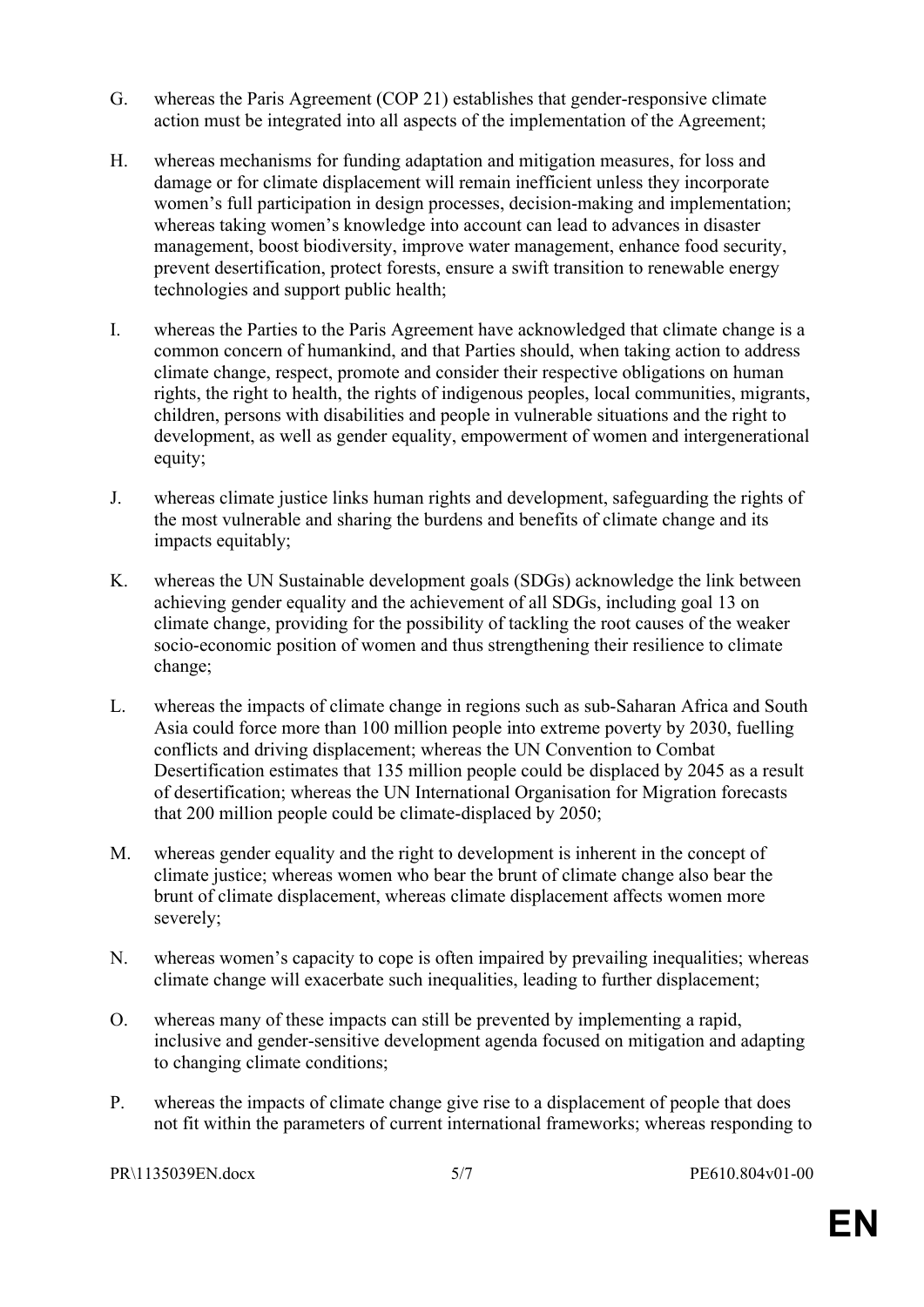climate displacement will be a challenge of paramount importance requiring a complex and comprehensive global strategy;

- Q. whereas the adoption by the UN Human Rights Council of Key Messages on Human Rights and Climate Change is a significant step forward in increasing the rights of climate-displaced persons; whereas Agenda 2030 and the Paris Agreement give global leaders a cross-cutting normative foundation for developing such a framework through elaborating existing UN instruments further;
- R. whereas the EU has a clear legal framework that requires it to respect and promote gender equality and human rights in its internal and external policies; whereas EU climate policy can have a significant impact on the protection of human rights and the promotion of gender-responsive climate policies globally;
- S. whereas the EU can effectively improve legal and policy settings to support climate justice and the development of an international framework safeguarding the rights of climate-displaced persons while respecting gender equality, particularly focusing on the future Global Compact for Migration and the work of the Task Force on Displacement under the UNFCCC's Warsaw International Mechanism for Loss and Damage;
- 1. Recognises that gender equality is a catalyst for sustainable development and the management of climate challenges; stresses that women are not only victims, but also powerful agents of change who, on the basis of full participation, can formulate and execute efficient climate strategies and/or solutions in relation to adaptation and mitigation and can build climate resilience as a product of their diverse areas of experience and practical knowledge across sectors ranging from agriculture, forestry and fisheries to energy infrastructures and sustainable cities;
- 2. Regrets that all the contributions to gender work by Parties within the UNFCCC are voluntary; urges the Commission, together with the Member States, to reiterate their support to the development, adoption and financing of the UNFCCC Gender Action Plan (GAP), complemented by a comprehensive and multiannual work programme that includes financing, priority action areas, timelines, key indicators of achievements, a definition of the responsible actors and monitoring and review mechanisms;
- 3. Calls on the Member States to adhere to Decision 21/CP.22 on Gender and climate change, which '*Invites* Parties to appoint and provide support for a national gender focal point for climate negotiations, implementation and monitoring';
- 4. Calls on the Commission, together with the Member States, to secure a gender-sensitive approach in the work of Warsaw Task Force on Displacement, mandated by UNFCCC (COP 22) to develop recommendations for integrated approaches to avert, minimise and address displacement related to the adverse impacts of climate change, which acknowledges that women and girls belong to the most vulnerable groups affected by climate displacement;
- 5. Calls on the Commission, together with the Member States, to secure a gender-sensitive approach within its work on the Platform on Disaster Displacement (the Nansen Initiative) and its 'Agenda for the protection of cross-border displaced persons in the context of disaster and climate change';